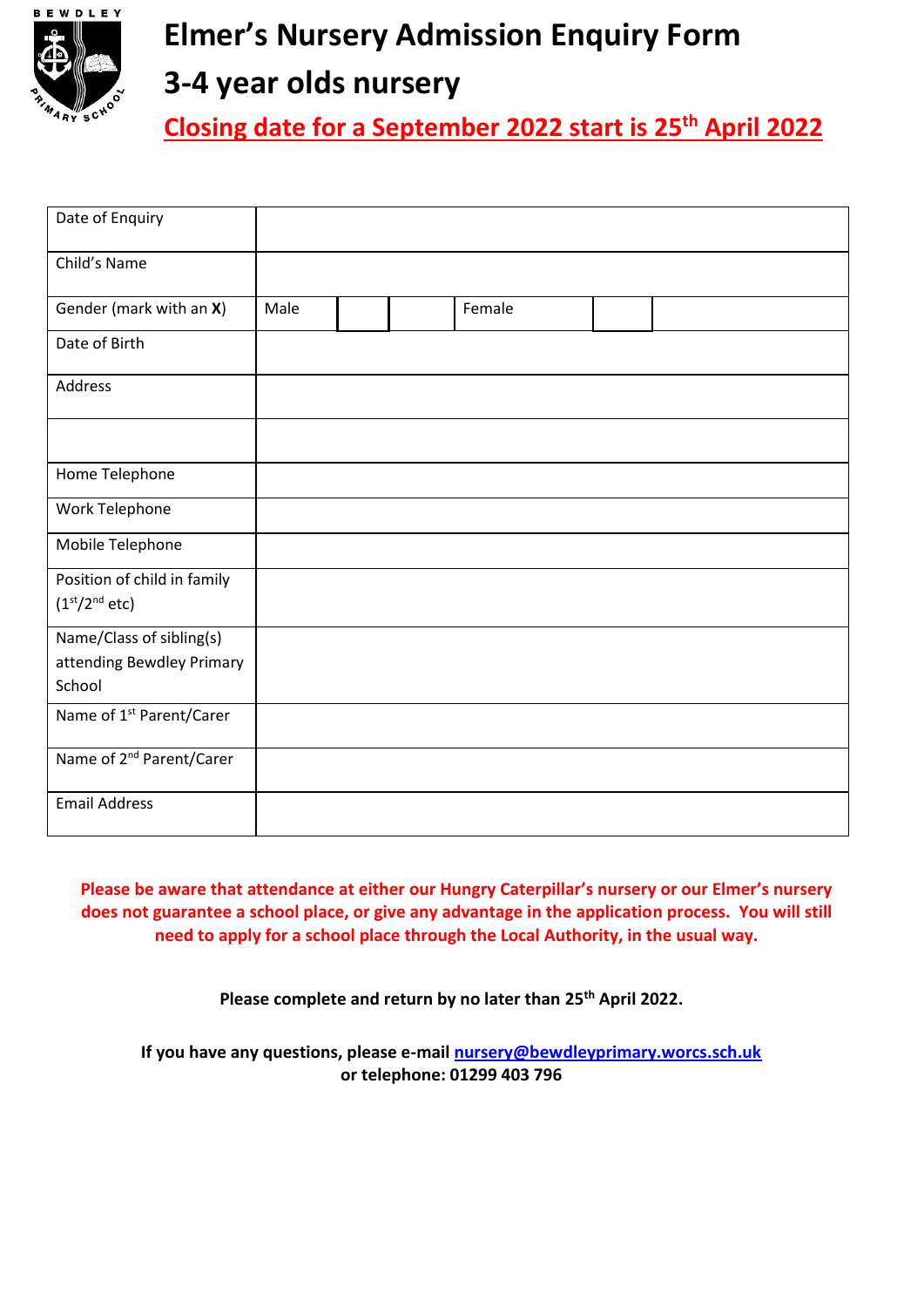#### **Elmer's Nursery: Please put an X in your preferred sessions**

Elmer's Nursery runs Monday – Friday, term time only. The day for children in our 3-4 year old Nursery is split into a number of sessions. The sessions that we offer under the 15 or 30 hour funding are as follows:

### **Mornings: 9.00am – 12.00 midday Afternoons: 12.00 midday – 3.00pm**

Wrap-around care is available from 7.30 – 5:30pm. However, please note that any sessions taken outside these core sessions will be charged for, see prices in the table below.

Please note that we do not offer a single session or day place. The minimum we offer is two half days, on different days, as in our experience, children find it extremely hard to settle in nursery if they attend for anything less than this number of sessions.

| Time                                           | Price<br>if not<br>funded | Monday | Tuesday | Wednesday | Thursday | Friday |
|------------------------------------------------|---------------------------|--------|---------|-----------|----------|--------|
| $7.30 -$<br>8.30                               | £4.50                     |        |         |           |          |        |
| $8.30 -$<br>9.00                               | £2.25                     |        |         |           |          |        |
| $9.00 -$<br>12.00<br>Core<br>funded<br>session | £13.50                    |        |         |           |          |        |
| $12.00 -$<br>3.00<br>Core<br>funded<br>session | £13.50                    |        |         |           |          |        |
| $3.00 -$<br>4.20                               | £4.50                     |        |         |           |          |        |
| $4.20 -$<br>5.30                               | £4.50                     |        |         |           |          |        |
| Total number of<br>hours per day               |                           |        |         |           |          |        |

**Do you think you are eligible for 30 hours of funded childcare?** You can view the eligibility criteria by Googling: **30 hours free childcare**

Yes and the set of the set of the set of the set of the set of the set of the set of the set of the set of the

**If you are not eligible for 30 hours funding, you are still eligible for the 15 universal hours and any additional core hours you require are available at an additional cost.**